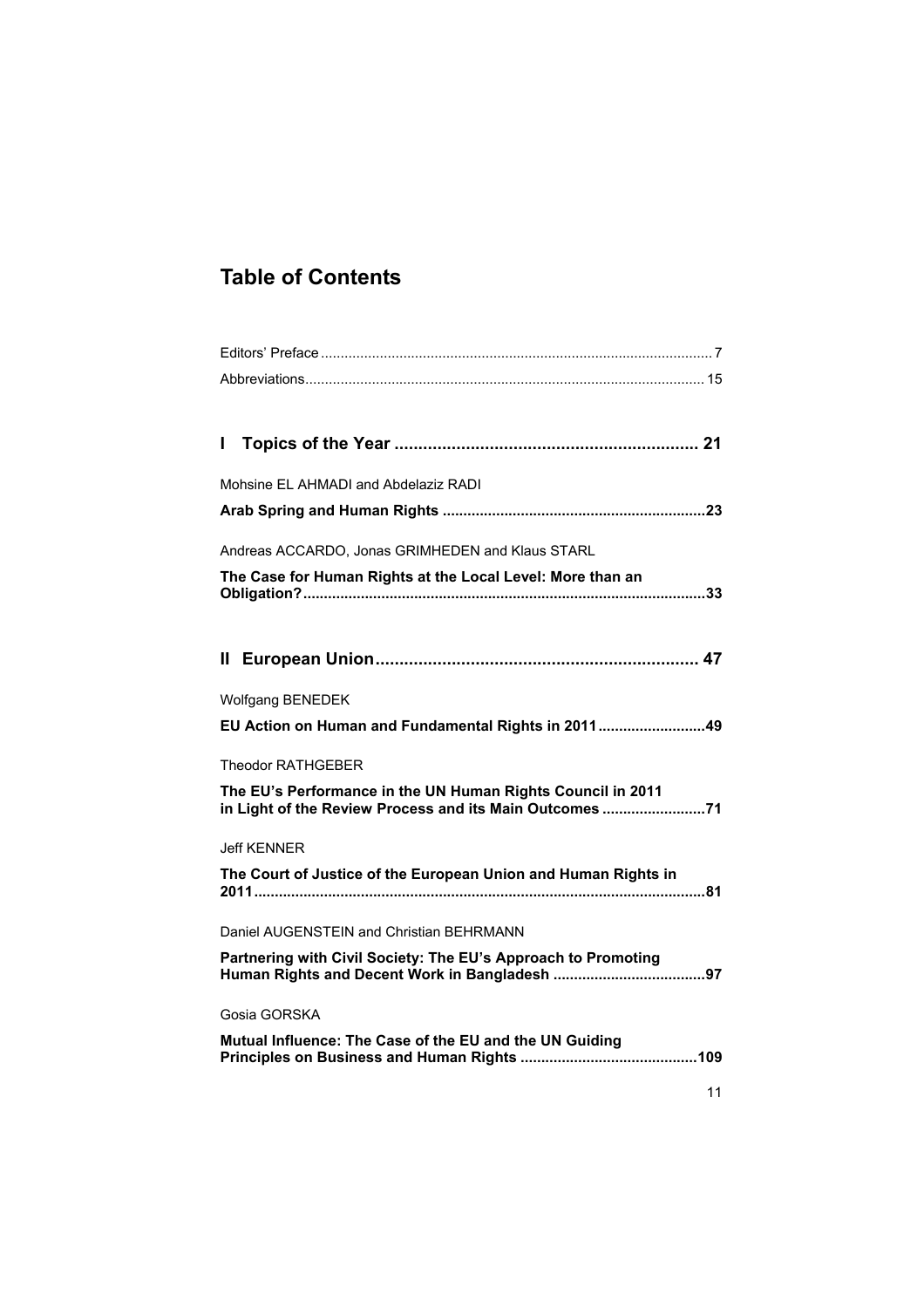|  |  |  |  |  | <b>Table of Contents</b> |  |  |
|--|--|--|--|--|--------------------------|--|--|
|--|--|--|--|--|--------------------------|--|--|

| Paul GRAGL                                                                                                                                                                                  |
|---------------------------------------------------------------------------------------------------------------------------------------------------------------------------------------------|
| The Shortcomings of Dublin II: Strasbourg's M.S.S. Judgment<br>and its Implications for the European Union's Legal Order123                                                                 |
| <b>Rachel TOWERS</b>                                                                                                                                                                        |
| Recasting the Dublin II Regulation: Do the Draft Provisions on<br>Appeal Rights, Detention and Access to Asylum Procedures<br>Sufficiently Protect Asylum-Seekers' Fundamental Rights?  141 |
| Lidia Isabel ESTEVEZ PICON                                                                                                                                                                  |
| Criminalizing Irregular Immigrants in the EU: A Human Rights                                                                                                                                |
| Paolo BIONDI                                                                                                                                                                                |
| The Externalization of the EU's Southern Border in Light of the<br>EU/Libya Framework Agreement: A Lawful Alternative or a                                                                  |
| Birgit Angela WEIXELBAUMER, Maria HADJIPAVLOU and<br>Kalliope AGAPIOU-JOSEPHIDES                                                                                                            |
| The EU Facing the Human Trafficking Challenge: Reintegration<br>as a Possible Shift Towards a Victim-Centred Approach185                                                                    |
| Sara DE VIDO                                                                                                                                                                                |
| The European Contribution to the Recognition of the Human                                                                                                                                   |
|                                                                                                                                                                                             |
| Tatjana CARDONA, Elisabeth HANDL-PETZ, Eva LECHNER<br>and Brigitte OHMS                                                                                                                     |
|                                                                                                                                                                                             |
| Tatiana MARTYNOVA                                                                                                                                                                           |
| <b>Implementation of European Court of Human Rights Judgments</b>                                                                                                                           |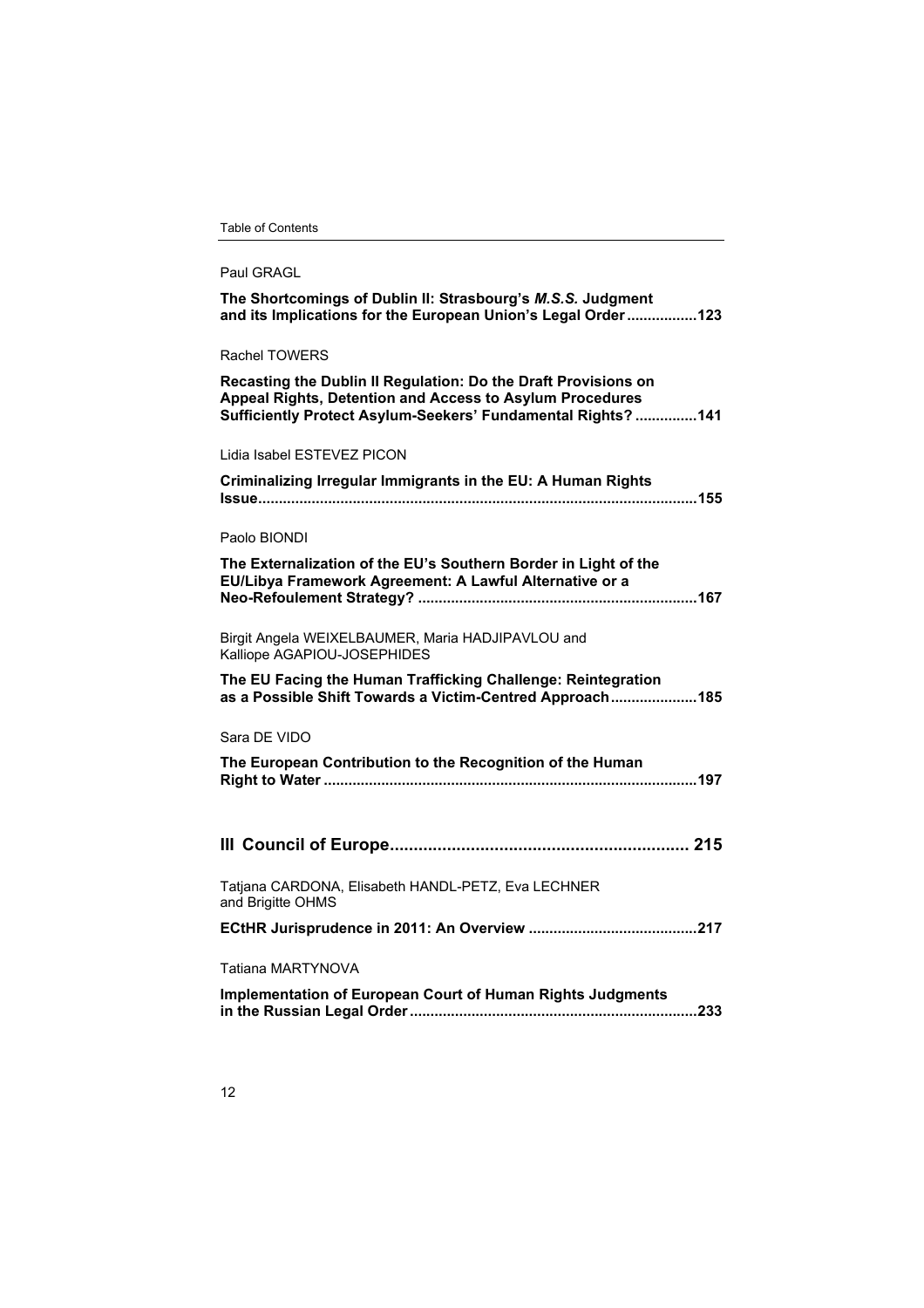| Violeta BEŠIREVIĆ                                                                                                         |
|---------------------------------------------------------------------------------------------------------------------------|
| A Short Guide to Militant Democracy: Some Remarks on the                                                                  |
| Pierre THIELBÖRGER                                                                                                        |
| Positive Obligations in the ECHR after the Stoicescu Case: A                                                              |
| Agnieszka SZKLANNA                                                                                                        |
| The Standing of Applicants and NGOs in the Process of<br>Supervision of ECtHR Judgments by the Committee of               |
| Lando KIRCHMAIR                                                                                                           |
| The Right to Judicial Protection under the ECHR: A Yardstick<br>for the Individual Action for Annulment after Lisbon? 281 |
| Michaela POVOLNÁ                                                                                                          |
| Protection of Medical Data in the Scope of Article 8 ECHR:<br>An Analysis of the European Data Protection Safeguards293   |
| Markus MÖSTL                                                                                                              |
| <b>Monitoring Human Rights by Council of Europe Bodies:</b>                                                               |
|                                                                                                                           |
| Manfred NOWAK and Karolina JANUSZEWSKI                                                                                    |
| Criminal Justice and Prison Standards in the OSCE Area315                                                                 |
| Hans-Joachim HEINTZE                                                                                                      |
| The Unique Contribution of the OSCE in the Field of Minority                                                              |